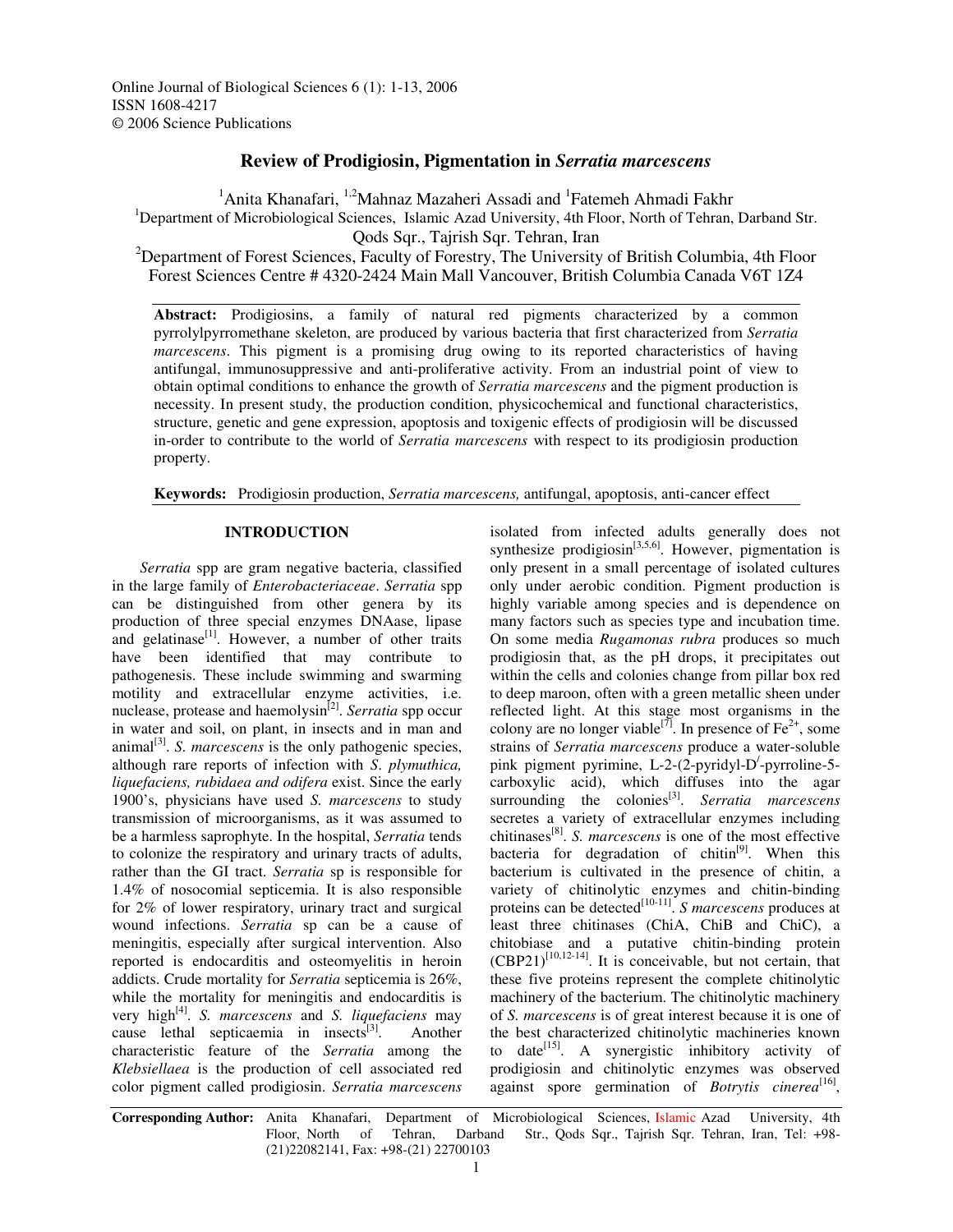selective activity against cancer cell lines<sup>[17]</sup>, enhanced lethal and inhibitory activity of Cry1C BT toxin along with prodigiosin<sup>[3]</sup> and the lipase of *Serratia* sp used for the manufacture of an intermediate of diltiazem a vasodilator<sup>[18]</sup> is well studied. Pryce & Terry<sup>[19]</sup> in their unpublished observation have reported on the possibility of a membrane permeable positive prodigiosin regulator synthesized by *Serratia marcescens*. Optimum growth of all strains of *Serratia* has been observed at pH 9 and at temperatures from 20-  $37^{\circ}C^{[1]}$ .

In the present review, the diversity of prodigiosin, their production conditions in laboratory, structure, biosynthesis and the inhibitory factors for prodigiosin production, gene expression and apoptosis, toxigenic and anti-cancer effects of this pigment are discussed.

**Prodigiosin production conditions (media, temperature and carbon source):** *Serratia* spp, like other *Enterobacteriaceae*, grow well on ordinary media under anaerobic and aerobic conditions. They grow well on synthetic media using various compounds as a single carbon source. Many types of differential and selective media have been developed for the isolation and presumptive testing of *Serratia* sp. Capryllate Thallous [CT] agar contains caprylate as a carbon source for *Serratia* sp and thallous salts as inhibitors for other organisms<sup>[20]</sup> and CT is the best at selecting for *Serratia* sp. The regular liquid media currently being used for prodigiosin biosynthesis are nutrient broth<sup>[19]</sup>, peptone glycerol broth<sup>[18]</sup> and production medium<sup>[21]</sup> etc. According to the medium patented by Nakamura<sup>[22]</sup> the author has used sodium oleate 2% and has also studied oleic acid substitution instead of sodium oleate and has used only triolein as substrate and reported a yield of 0.69 mg mL<sup>-1</sup> prodigiosin. Having an insight on the composition of already published media the idea of designing a new, nutritious and economically cheap medium was thought of for the prodigiosin biosynthesis. Initial comparative work was done using powdered sesame seed in water, nutrient broth and peptone glycerol broth as a growth medium for *Serratia marcescens*. After having observed sesame seed to give a better yield in terms of prodigiosin biosynthesis further comparision was done with readily available cheaper sources like peanut and coconut. Sesame oil, peanut oil and coconut oil were also compared with the rest of the media. The media were also compared for growth at three different temperatures in terms of prodigiosin production. This work lead to the observation that fatty acids as the substrate supported enhanced prodigiosin production the various components in the seeds as substrate could have stimulated cell density which in turn could have resulted in higher accumulation of the positive regulator inside the cell there by triggering excessive pigment production. The powdered peanut seed medium supported the prodigiosin biosynthesis even at 37°C

which was not so in the case of nutrient or peptone glycerol broth with and without sugars<sup>[1]</sup>. As indicated from Table 1 the crushed sesame seed broth gave the maximum yield of prodigiosin at 28°C, 30°C and 37°C when compared to nutrient broth and peptone glycerol broth. The maximum prodigiosin production was seen at 28°C and 30°C in nutrient broth. At 37°C *Serratia marcescens* did not show any pigment production in nutrient broth and the culture broth was white in color. In case of the powdered peanut broth, even at 37°C, pigment production was observed and in fact it was equal to the amount of pigment production seen in nutrient broth at 30°C. In case of peanut broth only after second generation growth of *Serratia marcescens* at 42°C, there was complete block of pigment production<sup>[1]</sup>. Reversion of the 42°C grown white culture of *Serratia marcescens* which had shown pigment block in powdered peanut broth, showed the re-synthesis of pigment production when incubated at 28°C. Reversion experiment was done to confirm that at 42°C the culture was still viable and only the pigment production was blocked<sup>[1]</sup>. In the bioreactor study with an internal adsorbent for prodigiosin the final yield was 13 mg  $mL^{-1}$ <sup>[21]</sup> and the media used had dextrose in the culture broth and casein in production medium. Chang *et al.*<sup>[23]</sup> have quoted a medium containing ethanol and carbon source but the yield was 3 mg m $L^{-1}$ . Nakamura<sup>[22]</sup> in his patent describes the use of sodium oleate media and the substitution of sodium oleate with oleic acid. Addition of maltose to nutrient broth enhanced pigment production only by 2 fold as at 28°C and 30°C as shown in Table 1. Nutrient broth with glucose showed a two fold increase at 28°C. The pigment production was more in sesame seed broth even without the addition of any sugars, when compared to sesame seed broth with glucose or maltose. The pigment production was reduced in sesame seed medium with maltose at 28°C when compared to only powdered sesame seed broth. Glucose in powdered sesame seed medium showed a complete decrease of prodigiosin production at both 28°C and 30°C. Amongst the two sugars substituted, maltose acts as a better source of substrate in enhancing pigment production in nutrient broth. This clearly showed that in sesame medium the addition of maltose or glucose does not significantly enhance the pigment production. In fact the addition of glucose or maltose caused a reduction in prodigiosin production which could be due to catabolite repression. The pigment production in nutrient broth with sugars was not more than what was observed in sesame seed medium<sup>[1]</sup>. Sesame oil broth, Peanut oil broth and Coconut oil broth as substrate were more efficient in inducing pigment production when compared to the use of nutrient broth or peptone glycerol broth. The yield was more or less similar when compared to nutrient broth with maltose or glucose as shown in Table 1. The reduction in prodigiosin production by *Serratia marcescens* mediated by glucose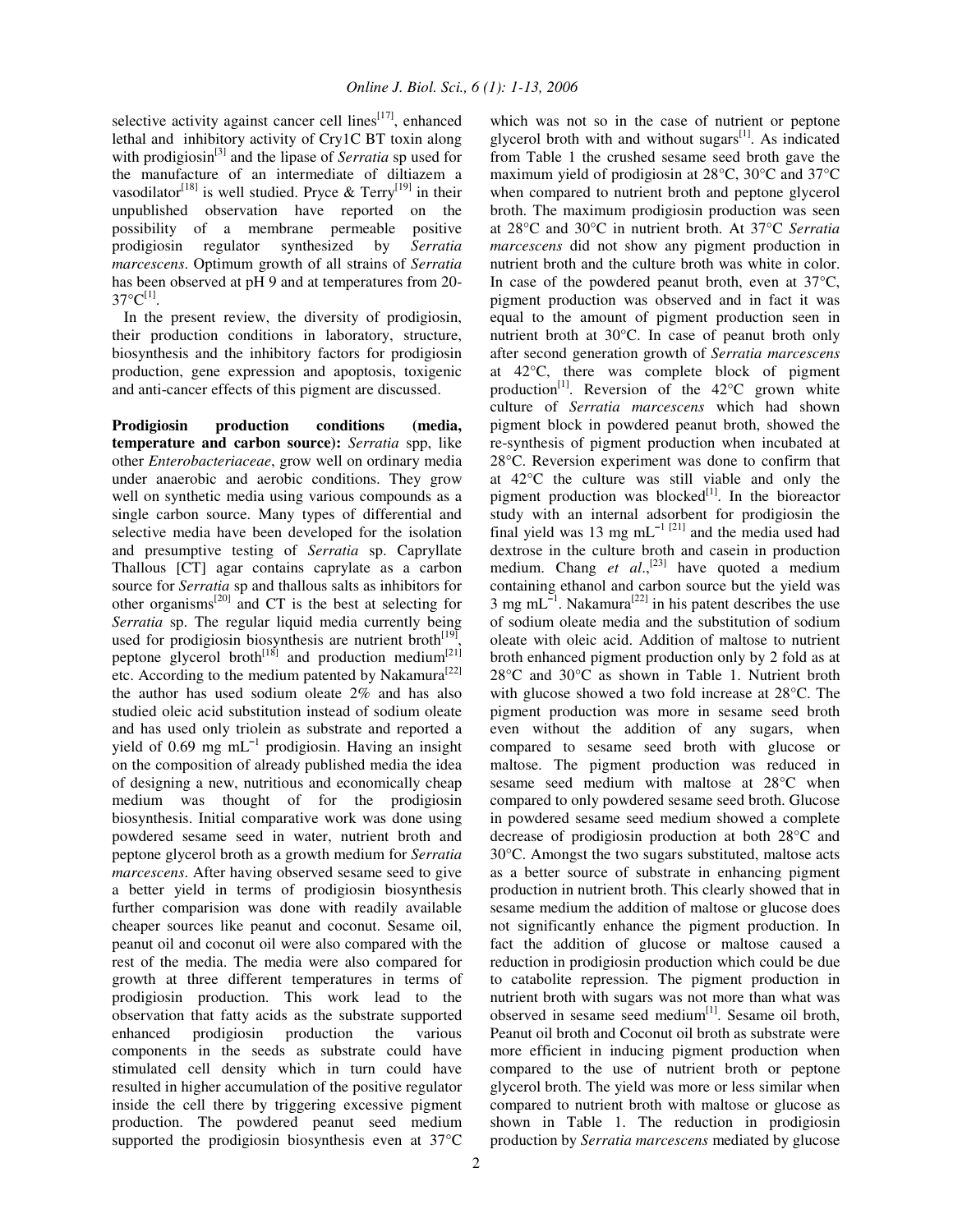| S.No: Media used     | $28^{\circ}$ C | $30^{\circ}$ C | $37^{\circ}$ C | References |
|----------------------|----------------|----------------|----------------|------------|
|                      | $mgml^{-1}$    | $mgml^{-1}$    | $mgml^{-1}$    |            |
| Nutrient broth       | 0.52           | 0.354          | 0.111          | [39]       |
| Peptone glycerol     | 0.302          | 0.569          | 0.111          | [39]       |
| hroth                |                |                |                |            |
| Sesame seed broth    | 16.68          | 9.3            | 0.319          | $[39]$     |
| Nutrient broth with  | 1.836          | 0.79           | 0.104          | [39]       |
| $0.5\%$ Maltose      | 1.689          |                |                |            |
| Nutrient broth with  |                |                |                |            |
| $0.5\%$ Glucose      | 9.43           | 0.29           | 0.104          | [39]       |
| Sesame seed broth    |                |                |                |            |
| with $0.5\%$ Maltose | 1.47           | 8.56           | 1.63           | [39]       |
| Sesame seed broth    |                |                |                |            |
| with $0.5\%$ Glucose | 0.767          | 1.16           | 0.42           | [39]       |
| Sesame oil broth     | 38.75          | 1.006          | 0.107          | [39]       |
| Peanut seed broth    | 2.89           | 25.98          | 1.49           | [39]       |
| Peanut oil broth     | 1.94           | 0.559          | 0.111          | [39]       |
| Copra seed broth     | 1.42           | 1.39           | 0.1736         | [39]       |
| Coconut oil broth    | 13             | 0.05           | 0.177          | [39]       |
| Dextrose broth with  |                |                |                | [59]       |
| Casein               |                |                |                |            |
| Ethanol and carbon   | 3              |                |                | $[17]$     |
| source               |                |                |                |            |

Table 1: Comparative analysis of prodigiosin and extracellular protein production by *Serratia marcescens* in different media at 28, 30 and 37°C temperatures

and other metabolizable sugar was due to a decrease in pH observed in the cell suspensions<sup>[24]</sup>. Taking into consideration the basic role of carbon source in enhancing pigment production, two justifications can be made. The first point is that in nutrient broth, which is basically devoid of carbon source, the addition of maltose or glucose enhanced the pigment production but not so in the case of sesame broth which already has carbon in the form of fatty acids. The decrease in prodigiosin production seen in powdered sesame seed broth with the addition of glucose or maltose could be due to a catabolite repression. Maltose and glucose added in nutrient broth gave a two fold increase in yield over nutrient broth or peptone glycerol broth alone. The second point is that a slight enhanced pigment production was seen in the case of peptone glycerol broth at 30°C over nutrient broth at 28°C and this could be attributed to the glycerol present as carbon source. This clearly justifies the fact that carbon does support cell growth and thereby prodigiosin production<sup>[1]</sup>. The maximum extracellular protein following 36 hours of incubation was found in peptone glycerol broth at 28°C and in the case of nutrient broth and sesame broth maximum extracellular protein was seen at  $30^{\circ}C^{[1]}$ . The inherent concentration of protein was maximum in nutrient broth followed by powdered sesame seed broth and powdered peanut broth. Both in nutrient broth and peptone glycerol broth the major components were peptone, meat and yeast extract. Peptone is a commercially available digest of a particular plant or animal protein, made available to organisms as peptides and amino acids to help satisfy requirements for nitrogen, sulfur, carbon and energy. Peptones also contain small amounts of various organic and inorganic compounds<sup>[25]</sup>. But they may be deficient in certain

minerals and vitamins. Yeast and meat extracts contain eukaryotic tissues (yeast, beef muscle, liver, brain, heart, etc.) that are extracted by boiling and then concentrated to a paste or dried to a powder. These extracts are frequently used as a source of amino acids, vitamins and coenzymes, growth factors by fastidious organisms. Trace elements, minerals and usually some sugar are also present. In peptone glycerol broth, the glycerol was the carbon source. The seeds and oils contain metals; vitamins, saturated and unsaturated fatty acids and the concentration of these components are variable in each kind of seed or  $\text{oil}^{[1]}$ . Pure saturated and unsaturated fatty acids were substituted in the medium and triolein an unsaturated fatty acid gave the maximum of  $0.69$  mg ml<sup>-1</sup> yield of the pigment <sup>[1]</sup>. Fatty acids as a carbon source also play a role in enhanced cell density thereby an enhanced pigment production. The role of saturated fatty acids as a better carbon source in terms of pigment yield can be discussed with the following points. The overall saturated fatty acid composition is highest in copra, followed by peanut and then sesame. The reason for this could be that 50% lauric and 7%capric acid known for their antibacterial activity present in coconut could have inhibited the growth of *Serratia marcescens* in the medium thereby giving a very low yield. The second point validating the role of saturated fatty acid is that as per literature peanut has a higher concentration than sesame and the yield of prodigiosin is also higher in powdered peanut broth than in powdered sesame broth. According to Kim *et al*., [26] oil gave a better yield over the various carbon [not fatty acid containing seeds] and nitrogen sources tested. The bonded fatty acids as carbon source are less accessible by *Serratia* marcescens<sup>[1]</sup>.

**Prodigiosin structure:** The prodigiosin group of natural products is a family of tripyrrole red pigments that contains a common 4-methoxy, 2-2 bipyrrole ring system (Fig. 1). The biosynthesis of the pigment is a bifurcated process in which mono and bipyrrole precursors are synthesized separately and then assembled to form prodigiosin<sup>[27]</sup>. Prodigiosin have been shown to be associated in extracellular vesicles, cell associated or present in intracellular granules<sup>[28,29]</sup>.

**Prodigiosin biosynthesis:** Prodigiosin is a multifaceted secondary metabolite. It is produced by *Serratia marcescens*, *Pseudomonas magneslorubra*, *Vibrio psychroerythrous, S. rubidaea*, *Vibrio gazogenes*, *Alteromonas rubra*, *Rugamonas rubra* and Gram positive actinomycetes, such as *Streptoverticillium rubrireticuli* and *Streptomyces longisporus* ruber form prodigiosin and/or derivatives of this molecule<sup>[7,30,31]</sup>. The actinomycete prodiginines include the linear tripyrrole undecylprodiginine 1 and several isomeric, cyclic derivatives such as butylmetacycloheptylprodiginine 2, ethyl-meta-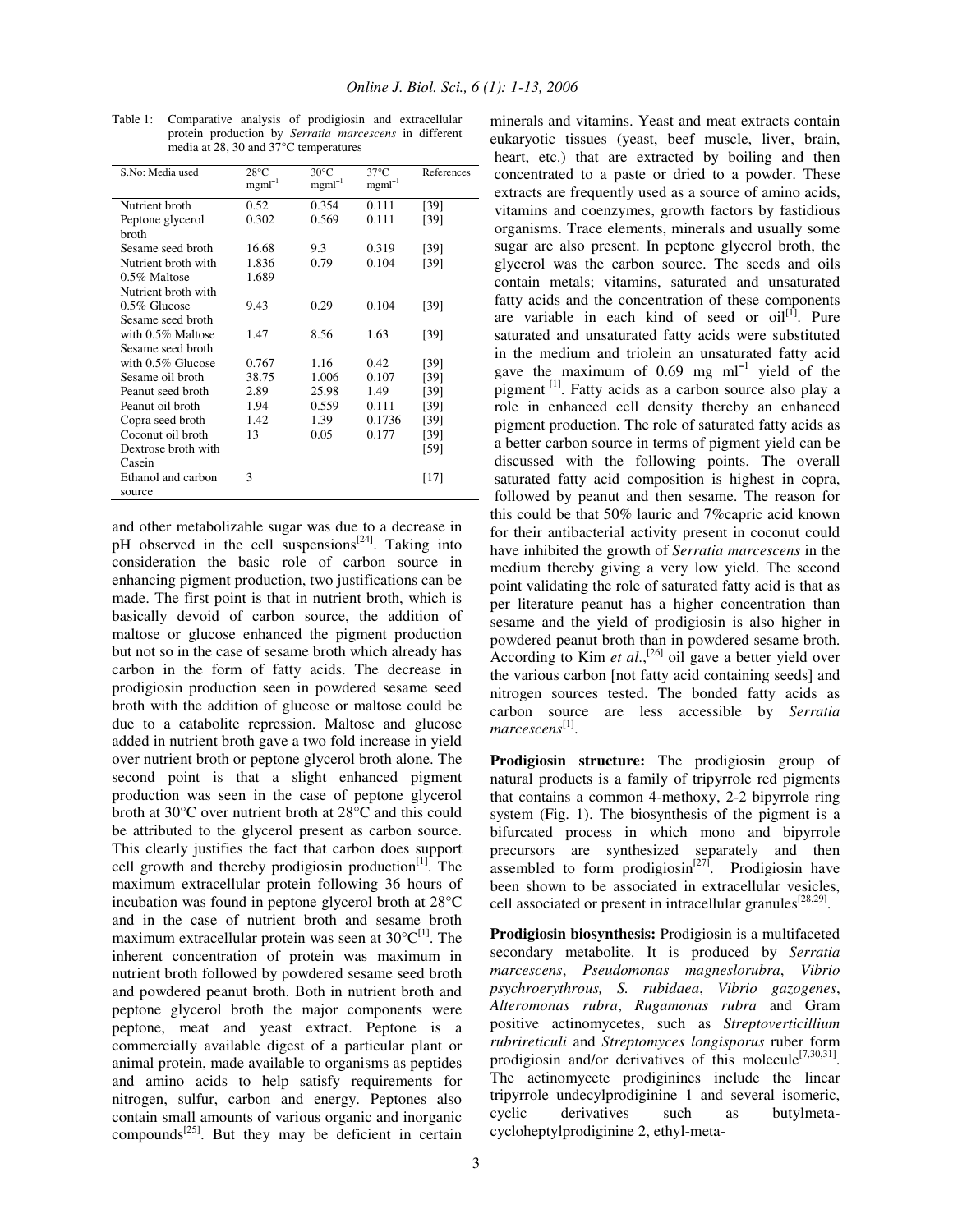

Fig. 1: Structures of some prodiginines produced by actinomycetes 1-6 and the structure of prodigiosin 7[30].

cyclononylprodiginine 3 and methylcyclodecylprodiginine 4 (Fig.  $1$ )<sup>[32,7]</sup> . The antitumour antibiotics BE18591 5 and roseophilin 6 (Fig. 1), isolated from Streptomyces sp. BA18591 and Streptomyces griseoviridis respectively, can also be considered as members of the prodiginine family  $^{[33, 34]}$ . The biosynthesis of prodigiosin (7, Fig. 1) by Serratia marcescens and of several actinomycete prodiginines has been examined by the incorporation of labeled precursors<sup>[35,36]</sup>. A complete pathway for prodiginine biosynthesis has been deduced by analysis of the red cluster in *Streptomyces coelicolor* A3 (2), including assignment of putative enzymatic functions for the proteins encoded by 16 of the 21 previously uncharacterized genes in the cluster. Confirmation of the role of some of the enzymes in the deduced pathway is provided by gene deletion experiments $[37]$ . The studies demonstrated that undecylprodiginine is derived from one unit of proline, one unit of glycine, one unit of serine and several units of acetate, via a convergent pathway involving condensation of 4-methoxy-2,2Pbipyrrole-5-carboxaldehyde (8, Fig. 2) and 2 undecylpyrrole (9, Fig. 2) at a late stage. The macrocyclic prodiginines appear to be derived from undecylprodiginine by oxidative cyclisation (Fig. 2). In early genetic studies, mutants defective in prodiginine biosynthesis that had been generated by UV irradiation were grouped into five classes (redA-E) according to their cosynthesis behavior<sup>[38]</sup>. Mapping of these mutations to the *S. coelicolor* chromosome indicated that they were clustered. Subsequently, a gene encoding an O-methyltransferase required for a late step in prodiginine biosynthesis was cloned by complementation of the redE mutation<sup>[39]</sup>.



Fig. 2: The biosynthetic origin of undecylprodiginine and three cyclic derivatives deduced from the incorporation of labeled precursors<sup>[30]</sup>

This was followed by the cloning of other biosynthetic genes covering >21 kb of the chromosome by complementation of further classes of red mutants, eventually leading to the cloning of the entire prodiginine biosynthesis cluster and its expression in a heterologous host  $[40, 41]$ .

Among the proteins of assigned function, there are homologues of those involved in the biosynthesis of a diverse array of natural products including fatty acid synthases<sup>[42]</sup>, type I modular polyketide synthases<sup>[20]</sup>, no ribosomal peptide synthetases<sup>[43]</sup> and K-oxoamine synthases - key enzymes in porphyrin and biotin biosynthesis<sup>[44,45]</sup>. The deduced pathway provides a framework for developing a detailed understanding of the mechanisms governing selectivity in key prodiginine biosynthetic enzymes and suggests several strategies for engineering the biosynthesis of novel prodiginines [37] . A mutant strain of *S. marcescens* produced nor-prodigiosin, in which the methoxy group of prodigiosin is replaced by a hydroxy group. Another mutant strain produced a blue tetrapyrrole pigment whose structure is a dimer of prodigiosin rings A and B. Three novel biosynthetic analogs of prodigiosin have been obtained using a colorless mutant which does make rings A and B but not ring C and which can couple rings A and B with some added monopyrroles similar to ring C. The structures of three prodiginine (prodigiosin-like) pigments from *Streptomyces* have been elucidated. All have the methoxytripyrrole aromatic nucleus of prodigiosin and all have an 11 carbon aliphatic side chain attached at carbon 2 of ring C. In two of the pigments the side chain is also linked to another carbon of ring C. The earlier literature about prodiginine pigments from actinomycetes has been interpreted and evaluated in light of the most recent findings. The structure elucidation of six prodiginine pigments from *Actinomadurae* (*Nocardiae*) has been completed. Only one, undecylprodiginine, is the same as from a *Streptomycete*. For three of the six pigments, nine carbon side chains are observed and in four of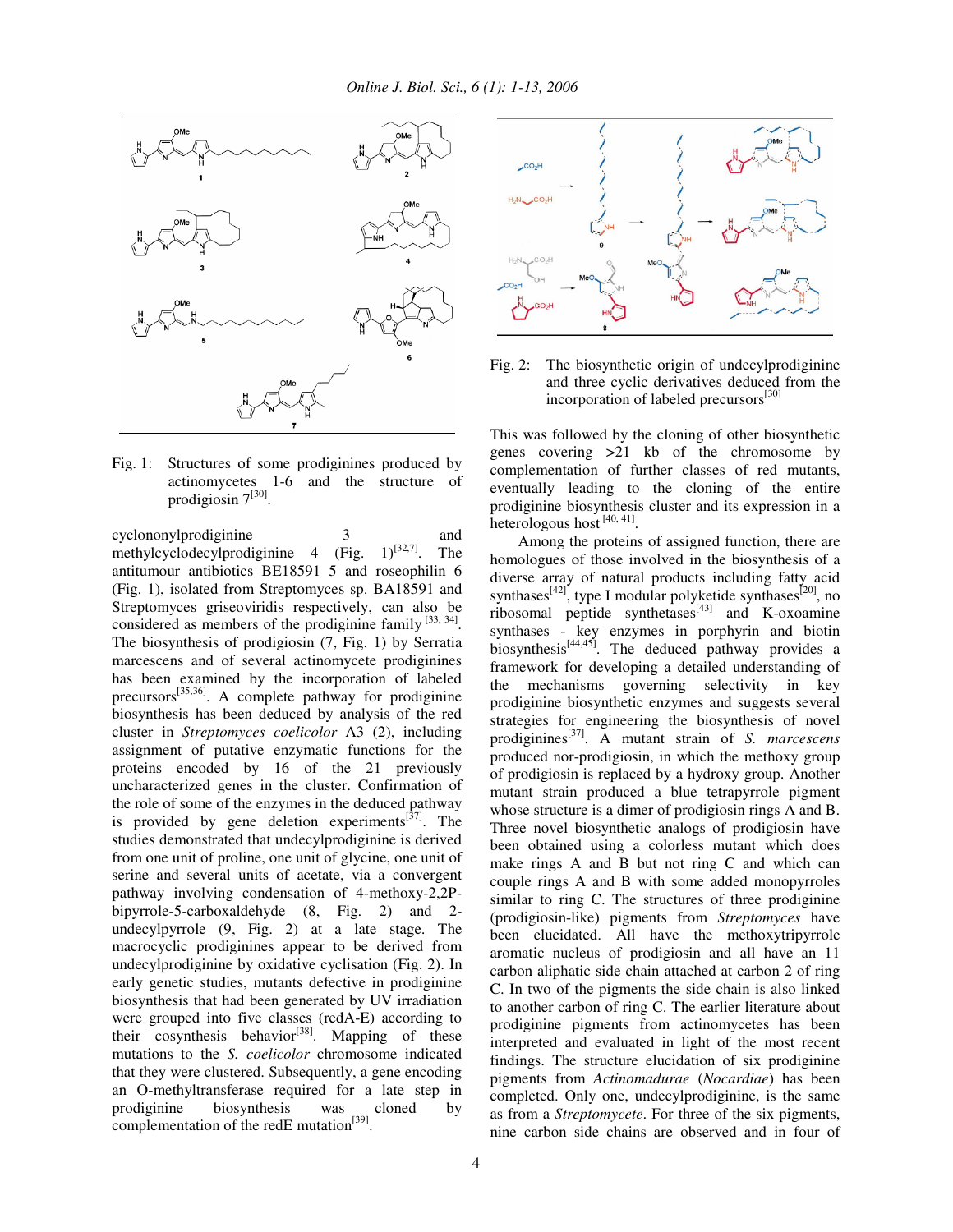them the side chain is attached to carbon 5 of ring A as well as carbon 2 of ring C so that a large ring is formed which includes the three pyrrole moieties. The final step in the biosynthesis of prodigiosin was known to be the coupling of methoxybipyrrolecarboxaldehyde (rings A and B) with methylpentylpyrrole (ring C). Recent work using 13C-labeled precursors and Fourier transform 13C nuclear magnetic resonance has shown the pattern of incorporation for acetate, proline, glycine, serine alanine and methionine into prodigiosin. Each pyrrole ring is constructed in a different way [46]. Other investigators have reported that most clinical strains form a pigment if furnished with 4-methoxy-2, 2' bipyrrole-5-carboxyaldehyde (MBC), a precursor of prodigiosin. To determine whether the pigment was prodigiosin, 65 white strains of *S. marcescens* isolated from patients. On the basis of response to MBC, the strains to one of three classes: class 1 (14 strains), strains remaining white; class 2 (48 strains), strains becoming gray or pink; and class 3 (3 strains), strains becoming blue. Ethanol extracts of bacteria of classes 2 and 3 did not behave like prodigiosin when acidified or alkalinized and the pigment spectra were not similar to prodigiosin spectra. If strains of class 3 were furnished with MBC plus 2-methyl-3-amylpyrrole (MAP), the other immediate precursor of prodigiosin, the pigment synthesized was characteristic of prodigiosin. Strains of classes 1 and 2 responded identically to MBC plus MAP and MBC alone. Although the majority of *S. marcescens* white strains from patients formed pigments in the presence of MBC, the pigments were not prodigiosin. A few strains did synthesize prodigiosin, but only if furnished with both MBC and  $MAP<sup>[6]</sup>$ .

#### **Prodigiosin production inhibitory factors**

**Inorganic phosphate:** The studies demonstrated that synthesis of prodigiosin by non-proliferating cells of *Serratia marcescens* is depended to presence of inorganic phosphate (Pi) concentrations. A high elevation of pigment formation was obtained at less than or equal to 0.3 mM and a broader but much lower elevation was obtained at 10 to 250 mM Pi. The synthesis of two immediate precursors of the pigment also was inhibited by Pi. The mechanism of action of Pi did not involve changes in pH or accumulation of the trace metal nutrient iron or zinc. Inhibition was most pronounced when Pi was added to the induction system before the onset of pigment formation. The inhibitor also diminished the burst of alkaline phosphatase activity that occurred in the period between the start of induction and appearance of prodigiosin<sup>[47]</sup>.

Inorganic phosphate and ribose inhibited prodigiosin formation in *Serratia marcescens*, but adenine did not and ATP was not hydrolyzed by the organism during the experiment<sup>[48]</sup>.

**Amino acids:** Addition of alanine, proline, or histidine to non-proliferating cells incubated at 27°C increased the rate of protein synthesis and also caused biosynthesis of prodigiosin. No increase in the rate of protein synthesis was observed upon the addition of amino acids that did not stimulate prodigiosin biosynthesis. Increased rates of synthesis of ribonucleic acid (RNA) and of deoxyribonucleic acid (DNA) (a small amount) also occurred after addition of amino acids that resulted in biosynthesis of prodigiosin. After incubation of 24 h, the total amount of protein in suspensions of bacteria to which alanine or proline was added increased 67 and 98%, respectively. Total amounts of DNA and of RNA also increased before synthesis of prodigiosin. The amounts of these macromolecules did not increase after addition of amino acids that did not induce biosynthesis of prodigiosin. However, macromolecular synthesis was not related only to prodigiosin biosynthesis because the rates of DNA, RNA and protein synthesis also increased in suspensions of bacteria incubated with proline at 39°C, at which temperature no prodigiosin was synthesized. The quantities of DNA, RNA and protein synthesized were lower in non-proliferating cells than in growing cells. The data indicated that amino acids causing biosynthesis of prodigiosin in nonproliferating cells must be metabolized and serve as sources of carbon and of nitrogen for synthesis of macromolecules and intermediates. Prodigiosin was synthesized secondarily to these primary metabolic events [49] . Nonproliferating cells of *Serratia marcescens*, wild-type strain Nima, synthesized the pigment, prodigiosin, when saline suspensions were incubated with aeration at 27°C in the presence of proline or alanine. Mutants PutS1 and PutS2 derived from strain Nima formed prodigiosin from alanine, but not from proline, unless alanine also was added. Strain Nima utilized proline as a sole source of carbon and of nitrogen for growth, whereas Put mutants did not. Investigation of enzymes degrading proline showed that the wild-type strain contained proline oxidase, which was absent in Put mutants. The wild type, as well as the mutants, was utilized alanine as the sole source of carbon and nitrogen for growth. Although Nonproliferating cells of Put mutants failed to synthesize prodigiosin from proline, addition of L-{U-14C} proline to suspensions metabolizing and synthesizing the pigment because of addition of alanine resulted in the incorporation of radioactive label into prodigiosin, as well as into cellular protein. Since Put mutants could not catabolize proline, the incorporation of {14C} proline into the prodigiosin molecule indicated that proline was incorporated directly into the pigment<sup>[50]</sup>.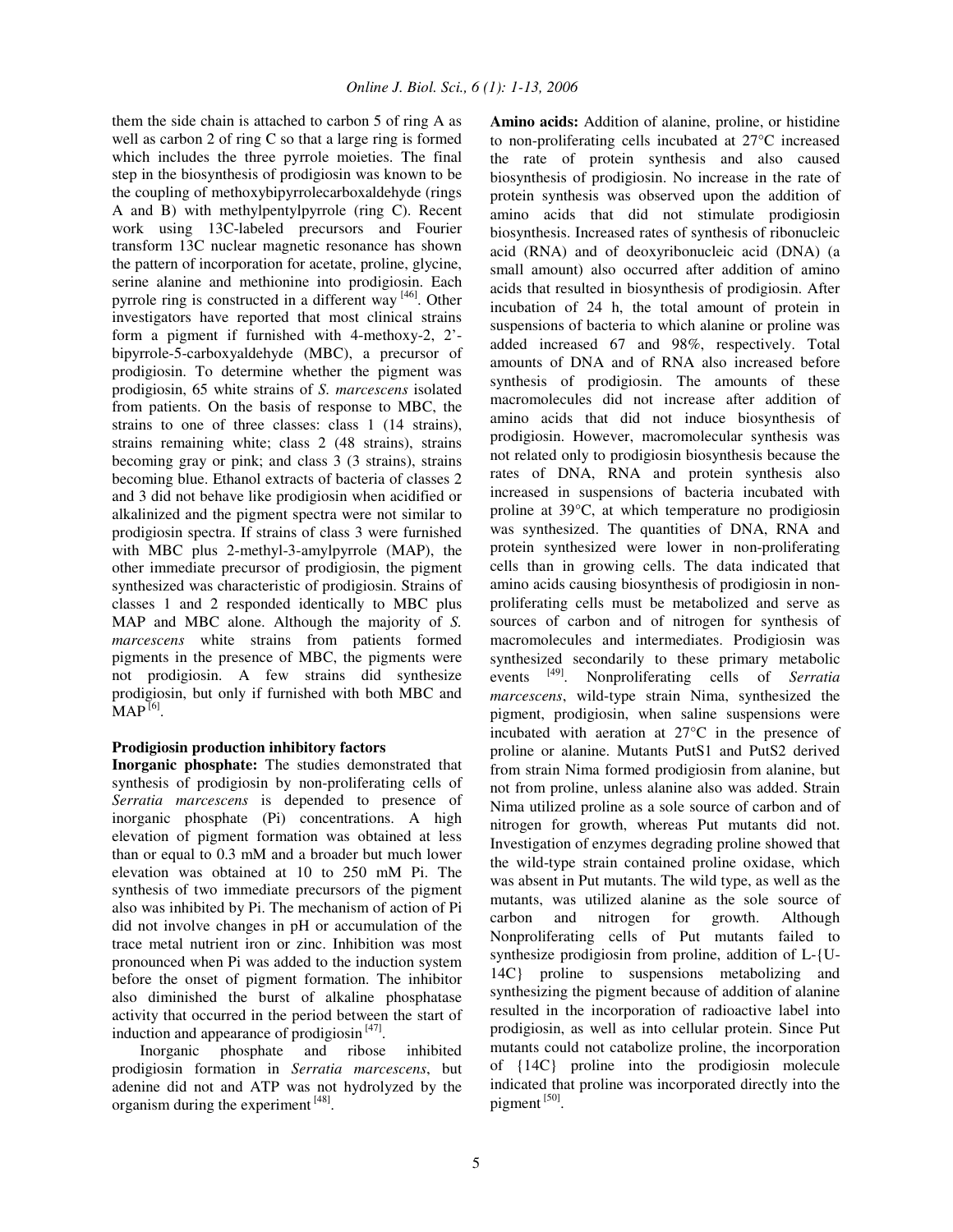**Glucose:** Glucose was found to cause severe repression of prodigiosin production in *Serratia marcescens* and a dose related partial reversal was demonstrated by theophylline. It is suggested that this reversal is due to the inhibition of cAMP phosphodiesterase and the concomitant increase in cellular cAMP concentration [51] .

**Respiration activity:** The respiration rate of a pigmented strain decreased earlier than that of non pigmented strains in the late exponential or early stationary phase. However when prodigiosin synthesis was not induced by exchange of carbon sources in the medium, the decrease in the respiration rate of the pigmented strain was the same as that of non pigmented strains. Measurement of the oxygen consumption rate in the sonicated cell membrane by adding NADH solution showed that the rate in the pigmented strain was lower than that in non pigmented strains. Furthermore, the cell membrane of prodigiosin-induced organisms was more sensitive to respiration inhibitors than that of pigmentnon induced organisms of the pigmented strain. These results showed that the respiration activity was decreased by prodigiosin synthesis in *S*. marcescens<sup>[52]</sup>.

**Genetic:** The products of the *flhDC* operon, FlhD and FlhC, are global gene regulators in enteric bacteria. For example, the expression of many genetic determinants involved in cell division, cell differentiation, swarming/swimming motility and virulence is controlled by  $flhDC$ <sup>[44, 53-59]</sup>. That the  $flhDC$  operon is an important regulator was first noted in a hierarchical system that controls the synthesis of the bacterial flagellum in *Escherichia coli*<sup>[60]</sup>. Homologues have subsequently been described in *Shigella* species, *Salmonella typhimurium, Serratia liquefaciens* and *Proteus mirabilis* [1, 33, 61, 62] . In *Serratia marcescens,* an important opportunistic human pathogen<sup>[63,60]</sup>, the differentiation of swarmer cells involves a change from short motile vegetative cells with a few peritrichous flagella to multinucleate, aseptate swarm cells that are 40-80 times larger and exhibit overproduction of surface flagella<sup>[64,65]</sup>. Eberl *et al.* <sup>[54]</sup> showed that the *flhDC* operon of *S. liquefaciens,* when artificially over expressed in LB broth culture, initiates the swarmer cell differentiation of *S. liquefaciens.* Using cell elongation, flagella over synthesis and the expression pattern of *hag* (the gene encoding the flagellin subunit, as shown by Harshey et al.<sup>[66]</sup> as markers for swarmer cell differentiation, demonstrate in *S. marcescens* that cells with differentiation characteristics can be observed in LB broth culture without artificial over expression of the  $flhDC$  operon<sup>[67]</sup>. Thus, it is possible that cell differentiation is growth phase dependent and occurs under normal physiological conditions when the *flhDC* operon reaches peak expression in *S. marcescens.* Whether factors in the rich media also play a role in the initiation of cell differentiation is still unknown [68].

*S. marcescens* produces a number of virulence factors, including protease, chitinase and lipase, that are substrate regulated <sup>[69]</sup>. Unlike most catabolic enzymes, the expression of the nuclease gene, *nucA,* in *S. marcescens* is not regulated by substrate catabolite repression, but by an SOS-like system  $[70]$  and a growth phase-dependent system which is independent of SOS induction<sup>[69]</sup>. Since the dominant genetic regulator of *nucASm* expression in *S. marcescens* remains to be identified and expression of the virulence factor phospholipase is regulated by the *flhDC* operon in *S. liquefaciens,* [68] *.* In *S. marcescens,* the *flhDCSm* operon activates the expression of the nuclease gene *nucASm,* in addition to the activation of phospholipase gene expression, control of cellular motility and cell division [68] . *Serratia marcescens* mutants defective in production of the red pigment prodigiosin and the biosurfactant serrawettin W1 in parallel were isolated by transposon mutagenesis of strain 274. Cloning of the DNA fragment required for production of these secondary metabolites with different chemical structures pointed out a novel open reading frame (ORF) named *pswP*. Since serrawettin W1 belongs to the cyclodepsipeptides, which are biosynthesized through the NRPSs system and one pyrrole ring in prodigiosin has been reported as a derivative of Lproline tethered to phosphopantetheinylated PCP, the mutation in the single gene *pswP* seems responsible for parallel failure in production of prodigiosin and serrawettin  $W1^{[71]}$ .

**Prodigiosin gene expression:** Assays of bacterial gene expression make attractive teaching tools for several reasons. First, bacteria modulate their gene expression quickly in response to environmental cues such as cell density, growth temperature and growth medium. Bacterial messenger RNA molecules are typically degraded with half-lives measured in minutes versus the hours of stability for eukaryotic transcripts. Second, many bacteria express pigments under certain conditions. Because most pigments absorb light at some defined wavelength, pigment expression may be easily monitored spectrophotometrically. Third and perhaps most importantly, bacteria are easy to propagate in the teaching laboratory<sup>[72]</sup>. Prodigiosin is expressed as a secondary metabolite in the general method of gene expression called quorum sensing  $[62, 73]$ . Growth in liquid culture at low cell density allows low-level expression of a membrane permeable positive regulator of prodigiosin expression. The intracellular concentration of the regulator remains low at low cell density due to its diffusion across the cell membrane after synthesis. However, as cell density increases in a closed system, the intracellular concentration of regulator increases to a threshold needed for activation of prodigiosin expression. Thus, high levels of prodigiosin are expressed in liquid culture only at high cell density. A similar phenomenon operates with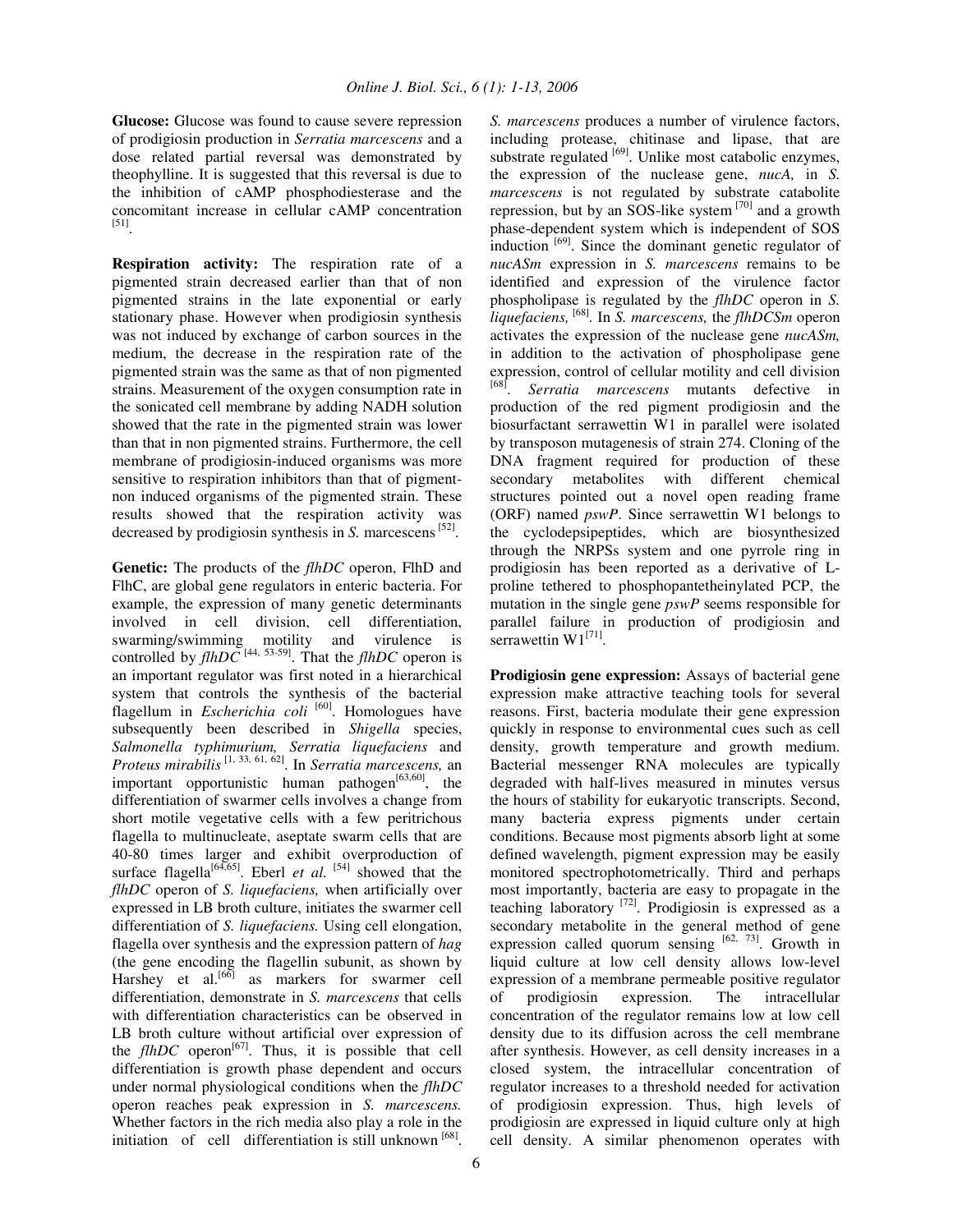colonies grown from single cells on agar plates  $[74]$ . Very small and widely spaced colonies are initially non-pigmented; coloration first develops near a colony diameter of about 1 millimeter<sup>[72]</sup>.

**Apoptotic effect of prodigiosin:** Apoptosis is a form of cell death in which cells actively participate in their own destructive processes. This process is characterized by morphological  $[38, 75, 76]$  and biochemical/molecular  $[77, 38, 76]$  criteria. Cells undergoing apoptosis shrink and lose their normal intercellular contacts and subsequently exhibit cytoplasmic and chromatin condensation and internucleosomal cleavage of DNA. In the final stages, cells become fragmented into small apoptotic bodies, which are then eliminated by phagocytosis. Several bacterial pathogens have been identified as mediators of apoptosis *in vitro* and during pathogenesis <sup>[78]</sup>. These pathogens have developed different strategies to survive inside the host, overcome natural defenses and thus cause disease. Induction of host immunosuppression by triggering apoptosis in phagocytes, like polymorph nuclear neutrophils (PMN) and macrophages, might represent an advantage in bacterial invasion, since these are the most dangerous cells for bacteria. Several pathogens like *Shigella* spp [79] and *Salmonella* spp [80-82] induce apoptosis in macrophages. Furthermore, the induction of PMN apoptosis by *Actinobacillus actinomycetemcomitans* has been suggested [83]. Bacterial toxins like leukotoxin, atoxin and haemolysin form pores in the eukaryotic cell membrane and disrupt the cell *via* osmotic swelling [41, <sup>84, 85</sup>]. Other toxins like diphtheria toxin and exotoxin A inhibit protein synthesis, causing apoptosis in eukaryotic cells [86, 87] . Yoshida *et al*. [88] identified an acidic glycoprotein purified from the crude extract of *Streptococcus pyogenes* Su, which showed cell growth inhibition *in vitro* and antitumour activity *in vivo*. Vero toxin 1, the active component of the bacteriocin preparation from *Escherichia coli*, induces apoptosis in human cancer cell lines <sup>[32]</sup> and eliminates human astrocytoma xenografts<sup>[89]</sup>. The prevention of neoplasia by agents from bacteria that inhibit cancer cell proliferation but are not toxic to healthy cells is an exciting prospect. Apoptosis is involved in the action of several cancer- chemotherapeutic agents. In the last few years, the selection of new drugs associated with apoptosis that would be expected to be effective against tumors with high proliferation like leukemias and lymphomas has been introduced into screening for new anticancer drugs<sup>[90]</sup>. Prodigiosin released from *S*. *marcescens* 2170 to the culture medium induced apoptosis in four haematopoietic cancer cell lines (Jurkat, NSO, HL-60 and Ramos) but not in nonmalignant cells (NIH-3T3 and MDCK). Furthermore, prodigiosin is equally active in other cancer cell lines like SW-620, DLD-1 and HGT-1 (all of gastrointestinal origin) and indicates that prodigiosin may have potential as new antineoplastic candidate <sup>[91]</sup>.

7

In 1998, Han *et al.* <sup>[92]</sup> described a T-cell specific immunosuppression associated to prodigiosin; however, they showed that prodigiosin did not cause significant decrease in the splenic lymphocyte viability for 24 h of incubation at concentrations from 1 to 1000 nM, similar to our results in nonmalignant NIH-3T3 cells <sup>[91]</sup>. UP inhibits equally well both T and B human lymphocyte proliferation, but not transformed leukaemic cell lines<sup>[24]</sup>, suggested that cell-cycle related proteins such as retinoblastoma (Rb) and cyclin-dependent Kinase-2 and -4 (Cdk-2 and Cdk-4) are the target molecules of UP to induce growth arrest in G human T and B lymphocytes. Mortellaro *et al*. [93] reported that a synthetic analogue of UP, PNU156804, has a biological effect indistinguishable from UP and efficiently inhibits the activation of NF-kB and AP-1 transcription factors. Inhibition of NF-kB substantially enhances the apoptotic potential of cancer therapies <sup>[94]</sup>. However, Kawauchi *et al*. [95] and Azuma *et al*. [96] suggested that apoptosis is the mechanism of action of cPrGHCl to induce suppression of T cell proliferation. The molecule cPrGHCl inhibits proliferation and induces apoptosis in hepatocellular carcinoma cell lines, showing IC values from 276 to 592 nM, compared with 8395 nM in isolated normal rat hepatocytes, at 72 h  $[97]$ . The results show an IC for prodigiosin of 225 nM in Jurkat in a shorter assay (4 h). However, the mechanisms underlying the apoptotic effect of prodigiosin are unknown. cPrGHCl inhibits vacuolar ATPase<sup>[98]</sup> and like other vacuolar ATPase inhibitors, it acidifies the cytoplasm and apoptosis  $[{}^{[99]}$ . The results showed that prodigiosin-induced apoptosis is blocked by Z-VAD.fmk, indicating that these caspases are involved in prodigiosin-induced apoptosis in haematopoietic cancer cell lines<sup>[91]</sup>. Interestingly, prodigiosin induces apoptosis in Jurkat and HL-60 cells, both of which are p53 deficient <sup>[14]</sup>. This evidence indicates that prodigiosin-induce apoptosis by a p53-independent mechanism. Oncogenesis is often associated with defects in p53. As prodigiosin-induced apoptosis is p53-independent, this could mean an advantage over other chemotherapeutic drugs [100,101]. The elucidation of the mechanisms involved in the apoptotic action of prodigiosin and its evaluation as a possible anticancer drug warrants further investigation <a>[102]</a> among different apoptosis of B and T cells from B-CLL samples [103]. This is the first report showing that prodigiosin induces apoptosis in human primary cancer cells [103]. The researches demonstrated that prodigiosin induces apoptosis of human haematopoietic cancer cell lines derived from acute T-cell leukemia, promyelocytic leukemia, myeloma and Burkitt lymphoma <sup>[102]</sup>. Prodigiosin also induces apoptosis in cells derived from other human tumors <sup>[102,104]</sup>. Cycloprodigiosin, another member of the prodigiosin family, induces apoptosis in various cancer cell lines including acute human T-cell leukemia <sup>[95]</sup> promyelocytic leukemia <sup>[105]</sup> human and rat hepatocellular cancer<sup>[97]</sup> human breast cancer<sup>[79]</sup> and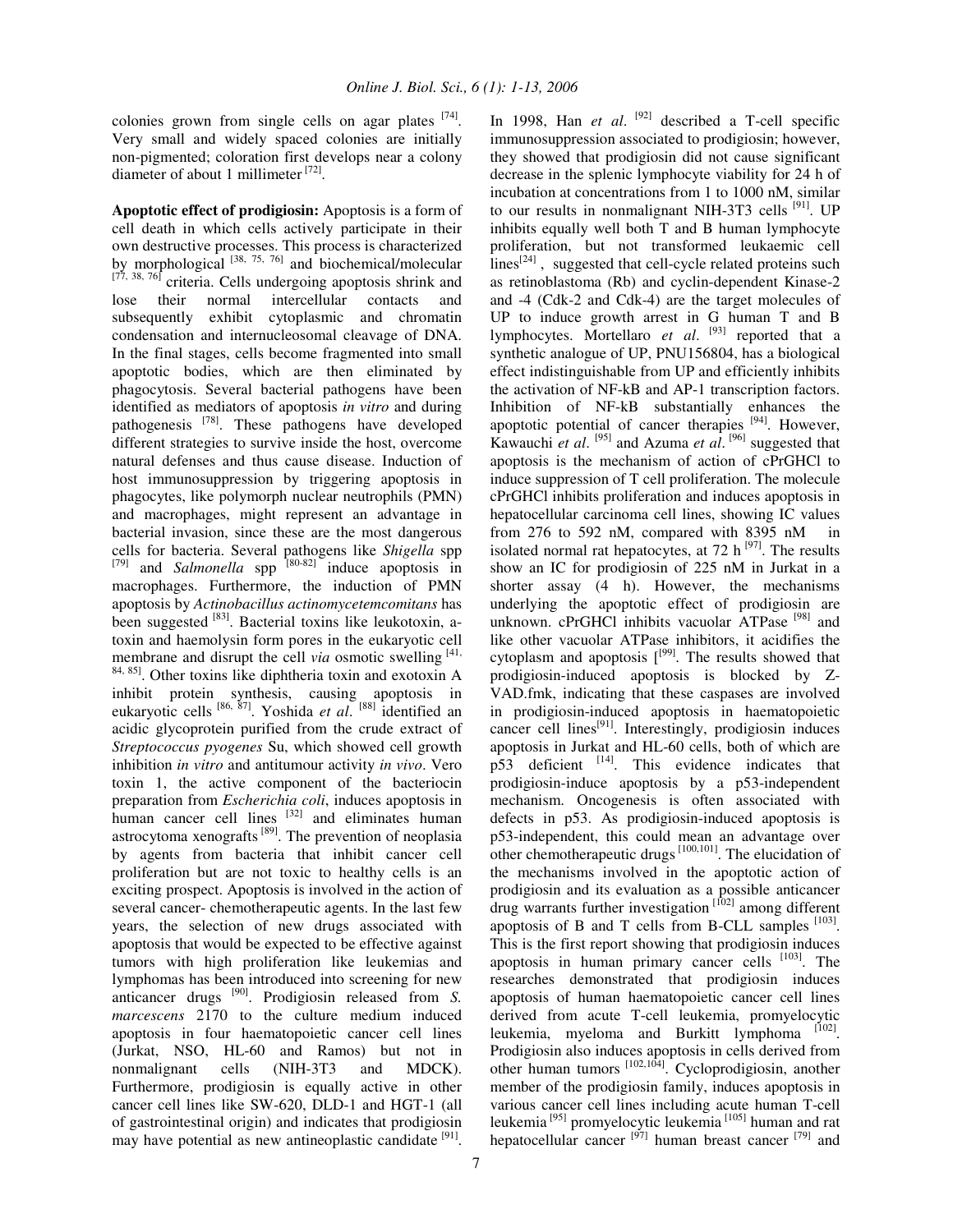TNF-stimulated human cervix carcinoma (HeLa)<sup>[106]</sup>. The National Cancer Institute (Bethesda) has also shown that prodigiosin has an average IC50 of 116725 nM<sup>[103]</sup>. The effect of prodigiosins on normal lymphocytes is more controversial. It has been reported that prodigiosin inhibits the proliferation of murine splenic T lymphocytes at nontoxic concentrations with no effect on B-cell proliferation<sup>[96,107]</sup>. Contrast, cycloprodigiosin induces apoptosis of activated murine splenic T cells<sup>[96]</sup>. Although the toxicity of prodigiosin for normal human B cells has not been tested, the results presented here show that B and T cells from B-CLL samples have the same sensitivity to prodigiosininduced apoptosis.

**Drawbacks:** The mechanism by which prodigiosin induces apoptosis is unknown [103]. Other prodigiosins lack apoptotic activity, thus undecylprodigiosin and its derivative PNU15804 inhibit the proliferation of human B and T lymphocytes with no effects on cell  $death, [91,108]$  indicating that they may act through a different mechanism. PNU156804 blocks IL-2 dependent NF-kB and AP-1 activation  $[91]$  and it is a selective inhibitor of Janus tyrosine kinase  $3(Jak3)^{[111]}$ . Current B-CLL therapies do not demonstrate specificity, thus fludarabine is cytotoxic for T lymphocytes <sup>[109,110]</sup>. Interestingly, in a subset of samples, prodigiosin is less toxic than fludarabine for normal T cells, while having similar effect in B-CLL cells. Furthermore, prodigiosin induces apoptosis in B-CLL cells that are resistant to treatment with fludarabine <a>[103]</a>. Cycloprodigiosin also inhibits NF-kB activation<sup>[106]</sup> although prodigiosin does not<sup>[46]</sup>. Taken together, these results suggest that inhibition of these signaling pathways cannot explain the apoptotic activity of prodigiosins in B and T lymphocytes [103] . *In vitro*, prodigiosin binds to DNA, facilitating oxidative double-strand DNA cleavage that correlates with cytotoxicity  $[111]$ . DNA damage induces the accumulation of p53 tumor suppressor protein [112]. However, p53 was not induced by prodigiosin in B-CLL cells. Furthermore, prodigiosin induces apoptosis in Jurkat and HL-60 cells that are p53-deficient  $[102]$ . These results suggest that prodigiosin induces apoptosis independently of  $p53$  and DNA damage<sup>[103]</sup>. Prodigiosins promote H<sup>+</sup>/Cl a symport activity leading to acidification of the cytosol. This activity has been implicated in cycloprodigiosin-induced apoptosis because imidazole inhibits both acidification and apoptosis in different human cancer cell lines<sup>[105,97,105]</sup>. This is the first report showing that prodigiosin induces apoptosis in human primary cancer cells. Understanding the mechanism of prodigiosin-induced apoptosis and identification of its molecular target would help to design more potent agents to induce apoptosis of B-CLL cells<sup>[103]</sup>.

**Toxigenic effect of prodigiosin:** The effects of prodigiosin and its fractions PE-1, C-2, A-3, E-4, were extracted in five organic solvents, petroleum ether, chloroform, acetone, ethanol and methanol, on embryogenesis showed the whole pigment and C-2 fraction to be highly toxigenic while other fractions demonstrated toxicities approaching LD50 values of 26-30 mug egg <sup>1</sup> when dissolved in 100% dimethyl sulfoxide. The E-4 fraction in DMSO was least toxic. 95% ethanol proved to be highly toxic at a dose level of 0.1 ml  $egg^{-1}$  indicating that it was an unsuitable solvent for studies of this nature. Disc-agar diffusion sensitivity studies were performed against *E.coli*, *E .aerogenes*, *S. aureus*, *B. subtilis* and *P. aeruginosa* with prodigiosin and fractions dissolved in 100% DMSO. The solvent was found to have no diffusible bacteriostatic activity in vitro. However, prodigiosin and the ethanol (E-4) and methanol (M-5) fractions produced inhibition zones with every organism tested. Data indicate that prodigiosin extracts have toxigenic effects on chick embryos and inhibit the growth of several species of bacteria<sup>[113]</sup>.

#### **CONCLUSION**

Prodigiosins, a family of natural red pigments characterized by a common pyrrolylpyrromethane skeleton, are produced by various bacteria that first characterized from *Serratia marcescens*. In this particular species, very small and widely spaced colonies are initially non-pigmented; coloration first develops near a colony diameter of about 1 millimeter [72] . *Serratia marcescens* expresses pigments under certain conditions. Because most pigments absorb light at some defined wavelength, pigment expression may be easily monitored spectrophotometrically. This promising pigment has having antifungal, immunosuppressive and antiproliferate activity and consider being a protein. This particular protein of assigned functions are homologues of those involved in the biosynthesis of a diverse array of natural products including fatty acid synthases, type I modular polyketide synthases, no ribosomal peptide synthetases $^{[43]}$ . The apoptotic effect of prodigiosin is concluded by various  $^{[24,\overline{9}1-96]}\cdot$ The assignment of putative enzymatic functions for this particular proteins encoded by 16 of the 21 previously uncharacterized genes in the cluster. Confirmation of the role of some of the enzymes in the deduced pathway is provided by gene deletion experiments $^{[37]}$ . Prodigiosin family has various members such as Cycloprodigiosin, This particular compound induces apoptosis in various cancer cell lines including acute human T-cell leukemia, promyelocytic leukemia, and [95,105] human and rat hepatocellular cancer<sup>[97]</sup> human breast cancer<sup>[79]</sup> and TNF-stimulated human cervix carcinoma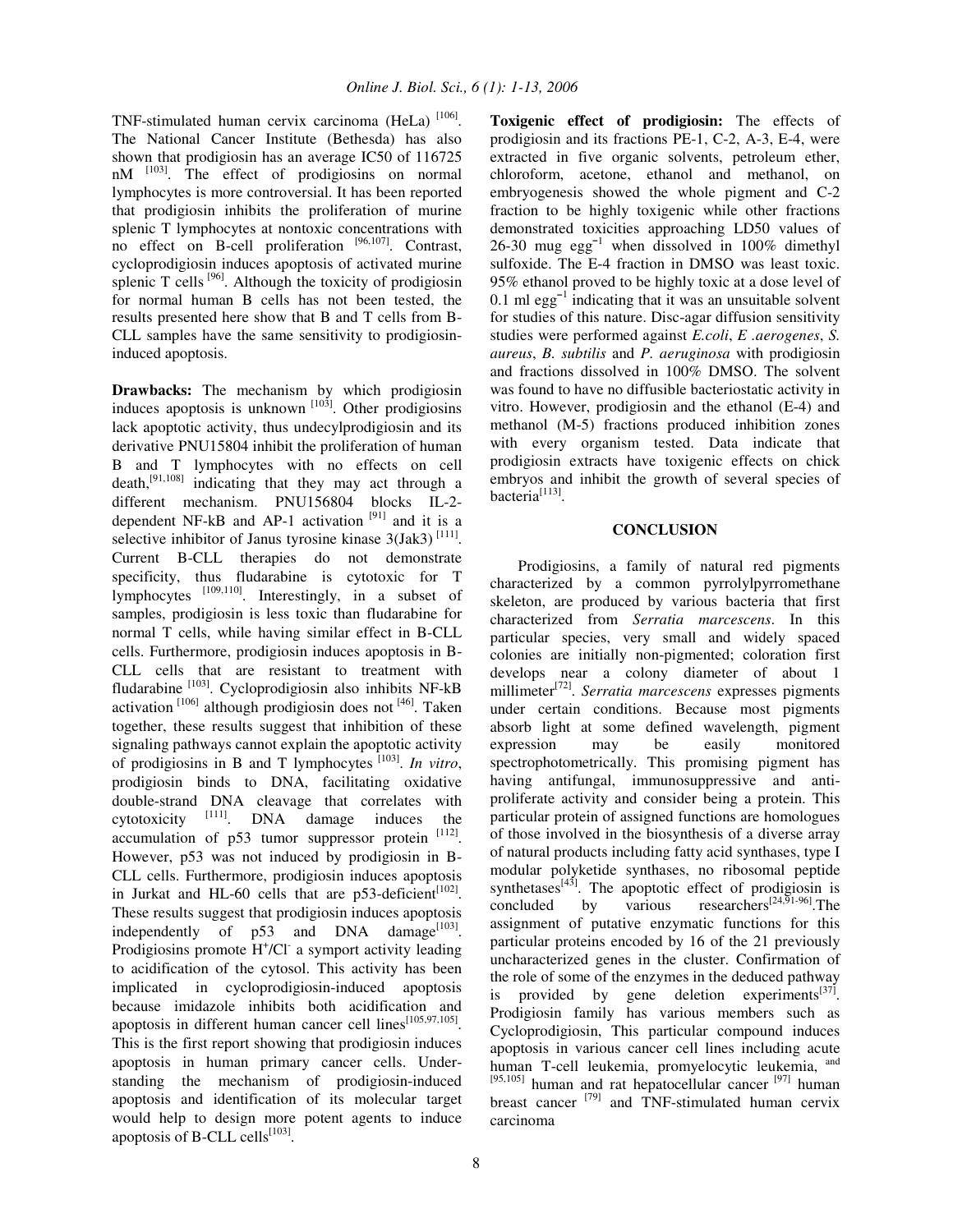(HeLa)<sup>[106]</sup>. Prodigiosins promote H<sup>+</sup>/Cl<sup>-</sup> a symport activity leading to acidification of the cytosol. This activity has been implicated in cycloprodigiosininduced apoptosis because imidazole inhibits both acidification and apoptosis in different human cancer cell lines<sup>[106,97,105]</sup>. Under-standing the mechanism of prodigiosin-induced apoptosis and identification of its molecular target would help to design more potent agents to induce apoptosis of B-CLL cells<sup>[103]</sup>. Prodigiosin can be extracted with organic solvents, petroleum ether, chloroform, acetone, ethanol and methanol. Several different compounds have toxigenic effect of prodigiosin. The effects of prodigiosin and its fractions on embryogenesis showed the whole pigment and C-2 fraction to be highly toxigenic while other fractions demonstrated toxicities approaching LD50 values of 26-30 mug egg<sup>-1</sup> when dissolved in  $100\%$ dimethyl sulfoxide. The E-4 fraction in DMSO was least toxic. 95% ethanol proved to be highly toxic at a dose level of 0.1 ml  $egg^{-1}$  indicating that it was an unsuitable solvent for studies of this nature.

## **REFERENCES**

- 1. Giri, A.V., N. Anandkumar, G. Muthukumaran and G. Pennathur, 2004. A novel medium for the enhanced cell growth and production of prodigiosin from *Serratia marcescens* isolated from soil. BMC Microbiology, 4: 11.
- 2. Hejazi, A. and F.R. Falkiner, 1997. *Serratia marcescens*. J. Med. Microbiol., 46: 903-912.
- 3. Singlton, P. and D. Sainsbury, 2001. Dictionare of Microbiology and Molecular Biology. 3rd Edn. Johan Willy and Sons Ltd.
- 4. Law, R., 2001. A. Provided by Karen Fujii, Division of Outbreak Investigation, Marylan Department of Health and Mental Hygiene, Vol. 20, No. 49.
- 5. Carbonell, T., H.H.M. Della Colleta, T. Yano, A.L.C. Darini, C.E. Levy and B.A.L. Fonseca, 2000. Clinical relevance and virulence factors of pigmented Serratia marcescens. A low frequency of isolation of pigmented *Serratia marcescens* <http://www.ncbi.nlm.nih.gov/entrez/query.fcgi?cmd=Retrieve &db=PubMed&dopt=Abstract&list\_uids=10.1016/S0928-8244 (00)00146-2>from clinical specimens, indicating that non pigmented strains are clinically more significant FEMS. Immunol. Microbiol. Mtds., 28: 143-149.
- 6. Ding, M.J. *et al*., 1983. Biosynthesis of prodigiosin by white strains of *Serratia marcescens* isolated from patients. J. Clin. Microbiol., 17: 476-80.
- 7. Austin, D.A. and M.O. Moss, 1986. Numerical taxonomy of red pigmented bacteria isolated from a lowland river, with the bacteria isolated from a lowland river, with the description of a new taxon, *Rugamonas rubra* gen. nov., sp. nov. J. Gen. Microbiol., 132: 1899-1909.
- 8. Hines, D.A., P.N. Saurugger, G.M. Ihler and M.J. Benedik, 1988. J. Bacteriol., 170: 4141.
- 9. Monreal, J. and E. Reese, 1969. Can. J. Microbiol., 15: 689.
- 10. Fuchs, R.L., S.A. McPherson and D.J. Drahos, 1986. Appl. Environ. Microbiol., 51: 504.
- 11. Suzuki, K., M. Suzuki, M. Taiyoji, N. Nikaidou and T. Watanabe, 1998. Biosci. Biotechnol. Biochem., 62: 128.
- 12. Brurberg, M.B., I.F. Nes and V.G.H. Eijsink, 1996. Microbiology, 142: 1581.
- 13. Gal, S.W., J.Y. Choi, C.Y. Kim, Y.H. Cheong, Y.J. Choi, S.Y. Lee, J.D. Bahk and M.J. Cho, 1998. FEMS Microbiol. Lett., 160: 151.
- 14. Chen, E. and M. Haas, 1990. Frequent mutations in the p53 tumor suppressor gene in human leukemia T-cell lines. Mol. Cell Biol., 10: 5502 ± 5509.
- 15. Synstad, B. *et al*., 2000. Chitinases from *Serratia marcescens,* Research Developments in Microbiology.
- 16. Nobutaka, S., N. Masami, H. Kazuyuki, H. Tadaaki and A. Katsumi, 2001. Synergistic antifungal activity of chitinolytic enzymes and prodigiosin produced by biocontrol bacterium, *Serratia marcescens* strain B2 against gray mold pathogen, *Botrytis cinerea*. J. Gen. Plant Pathol., 67: 312-319.
- 17. Mandarville, R.A., 2001. Synthesis, Proton affinity and Anticancer <http://www.ncbi.nlm.nih.gov/entrez/query.fcgi?cmd=Retrieve &db=PubMed&dopt=Abstract&list\_uids=12678767> properties of the prodigiosin group of natural product. Current Med. Chem., 1: 195-218.
- 18. Hiroaki, M., A. Hiroyuki, F. Masakatsu, S. Takeji and T. Teisuya, 1996. Industrial production of optically active intermediate in the synthesis of dialtizem with lipase. Seibutsu-kogaku, 74: 273- 288.
- 19. Pryce, L.H. and F.W. Terry, 2000. Spectrophotometric assay of gene expression: *Serratia marcescens* Pigmentation. Bioscience, 26: 3-13.
- 20. Staunton, J. and B. Wilkinson, 1997. Biosynthesis of erythromycin and rapamycin. Chem. Rev., 97: 2611-2629.
- 21. Jonas, D., B. Schultheis, C. Klas, P.H. Krammer and S. Bhakdi, 1993. Cytocidal effects of *Escherichia coli* hemolysin on human T lymphocytes. Infect. Immun., 61: 1715 ± 1721.
- 22. Nakamura, 1981. Patent No: 4,266,028.
- 23. Chang, S., M. Sanada, O. Johdo, S. Ohta, Y. Nagamatsu and A. Yoshimoto, 2000. High production of prodigiosin by *Serratia marcescens* grown<http://www.ncbi.nlm.nih.gov/entrez/query.fcgi?cmd=R etrieve&db=PubMed&dopt=Abstract&list\_uids=10.1023/A:100 5646102723> on ethanol. <http://www.ncbi.nlm.nih.gov/entrez/query.fcgi?cmd=Retrieve &db=PubMed&dopt=Abstract&list\_uids=10.1023/A:10056461 02723>Biotechnol. Lett., 22: 1761-1765.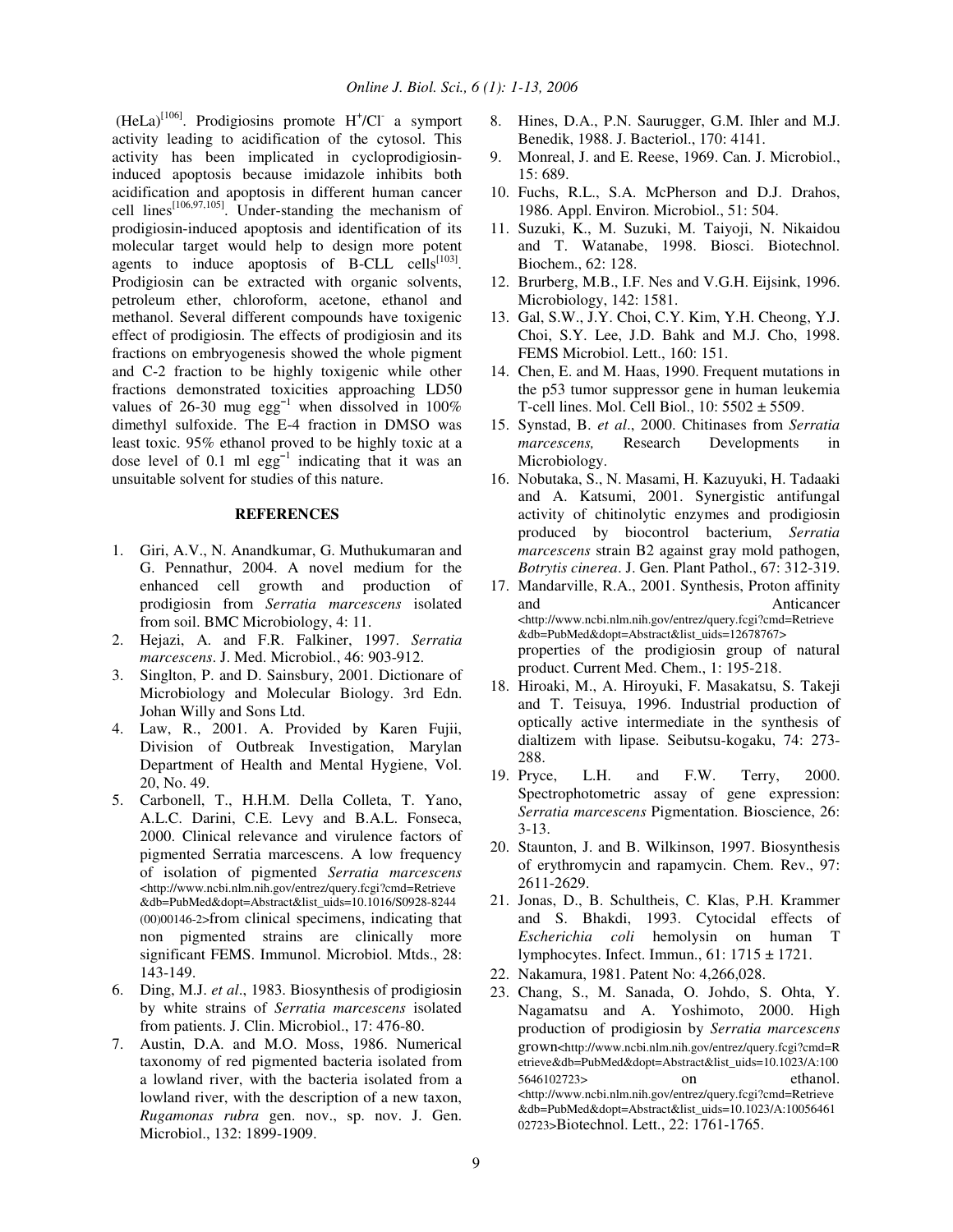- 24. Solé, M., A. Francia, N. Rius and J.G. Lorén, 1997. The role of pH in the "glucose effect" on prodigiosin production by non-proliferating cells of *Serratia marcescens*. Lett. Appl. Microbiol., 25: 81-84.
- 25. Lindquist, J.A. Nutrition and Cultivation of Bacteria - Appendi-ces d.1 and E.1 in General Microbiology - A Laboratory Man-ual. McGraw-Hill/Primis Custom Publishing ISBN 0-07-235906- 4
- 26. Kim, C.H., K. Sung-Ho and K. Suk-In, 1998. Isolation and Characteristics of prodigiosin like red pigment produced by Serratia sp. KH-95. Kor. J. Appl. Microbiol. Biotechnol., 26: 283-289.
- 27. Boger, D.L. and M. Patel, 1988. Total synthesis of prodigiosin, prodigiosene and desmethoxyprodigiosin: Diels-Alder reactions of hetero cyclic azidenes and development of an effective palladium (II)-promoted 2'2'-bipyrrole coupling procedure. J. Org. Chem., 53: 1405-1415.
- 28. Kobayashi, N. and Y. Ichikawa, 1991. Separation of the prodigiosin localizing crude vesicles which retain the activity of protease andnuclease in *Serratia marcescens*. http://www. ncbi.nlm.nih .gov/entrez/query.fcgi?cmd=Retrieve&db=PubMed&dopt=Abst ract&list\_uids=1753881 Microbiol. Immunol., 35: 607- 614.
- 29. Matsuyama, T., T. Murakami, M. Fujita, S. Fujita and I. Yano, 1986. Extracellular vesicle formation and biosurfactant production by *Serratia marcescens.* J. Gen. Microbiol., 132: 865-875.
- 30. Gerber, N.N., 1975. Prodigiosin like pigments. <http://www.ncbi.nlm.nih.gov/entrez/query.fcgi?cmd=Retrieve &db=PubMed&dopt=Abstract&list\_uids=1095305>CRC Crit. Rev. Microbiol., 3: 469-485.
- 31. Rowan, S. and D.E. Fisher, 1997. Mechanisms of apoptotic cell death. Leukemia,  $11: 457 \pm 465$ .
- 32. Arab, S., M. Murakami, P. Dirks, B. Boyd, S. Hubbard, D. Lingwood and J. Rutka, 1998.Verotoxins inhibit the growth of and induce apoptosis in human astrocytoma cells. J. Neurol. Oncol*.,* 40: 137 ± 150.
- 33. Kojiri, K., S. Nakajima, H. Suzuki, A. Okura and H. Suda, 1993. A new antitumor substance, Be-18591, produced by a streptomycete. 1. Fermentation, isolation, physicochemical and biological properties. J. Antibiot., 46: 1799-1803.
- 34. Hayakawa, Y., K. Kawakami, H. Seto and K. Furihata, 1992. Structure of a new antibiotic, roseophilin, Tetrahedron Lett., 33: 2701-2704.
- 35. Gerber, N., A. McInnes, D. Smith, J. Walter, J. Wright and L. Vining, 1997. Biosynthesis of prodiginines. 13C assignments and enrichment patterns in nonyl-, cyclononyl-, methylcyclodecyland butylcycloheptylprodiginine produced by actinomycete cultures supplemented with 13Clabeled acetate and 15N-labeled nitrate. Can. J. Chem., 56: 1155-1163. Chem. Rev., 97: 2611- 2629.
- 36. Wasserman, H.H., R.J. Sykes, P. Peverada, C.K. Shaw, R.J. Cushley and C.R. Lipsky, 1973. Biosynthesis of prodigiosin. Incorporation patterns of C-labeled alanine, proline, glycine and serine elucidated by fourier transform nuclear magnetic resonance. J. Am. Chem. Soc., 95: 6874-6875.
- 37. Cerden¨o, A.M., M.J. Bibb and G.L. Challis, 2001. Analysis of the prodiginine biosynthesis gene cluster of Streptomyces coelicolor A 3(2): new mechanisms for chain initiation and termination in modular multienzymes. Chem. & Biol., 8: 817-829.
- 38. Rudd, B.A.M. and D.A. Hopwood, 1980. A pigmented mycelial antibiotic in Streptomyces coelicolor: control by a chromosomal gene cluster. J. Gen. Microbiol., 119: 333-340.
- 39. Feitelson, J.S. and D.A. Hopwood, 1983. Cloning of a Streptomyces gene for an O-methyltransferase involved in antibiotic biosynthesis, Mol. Gen. Genet., 190: 394-398.
- 40. Feitelson, J.S., F. Malpartida and D.A. Hopwood, 1985. Genetic and biochemical characterization of the red gene cluster of Streptomyces coelicolor A3(2). J. Gen. Microbiol., 131: 2431-2441.
- 41. Mangan, D.F., N.S. Taichman, E.T. Lally and S.M. Wahl, 1991. Lethal effects of *Actinobacillus actinomycetemcomitans* leukotoxin on human T lymphocytes. Infect. Immunol*.,* 56: 3267 ± 3272.
- 42. Rock, C.O. and J.E. Cronan, 1996. Escherichia coli as a model for the regulation of dissociable (type II) fatty acid biosynthesis. Biochim. Biophys. Acta, 1302: 1-16.
- 43. Konz, D. and M.A. Marahiel, 1999. How do peptide synthetases generate structural diversity? Chem. Biol., 6: R39-R48.
- 44. Pruss, B.M., D. Markovic and P. Matsumura, 1997. The Escherichia coli flagellar transcriptional activator flhD regulates cell division through induction of the acid response gene cadA. J. Bacteriol., 179: 3818-3821.
- 45. Zaman, Z., P.M. Jordan and M. Akhtar, 1973. Mechanism and stereochemistry of the 5 aminolaevulinate synthetase reaction. Biochem. J., 135.
- 46. CRC Crit. Rev. Microbiol., 1975. May, 3: 469-85.
- 47. Witney, F.R. *et al.*, 1977. Phosphate inhibition of secondary metabolism in *Serratia marcescens*. Appl. Environ. Microbiol., 33: 1042-6.
- 48. Lawanson, A.O. *et al.*, 1976. Inhibition of prodigiosin formation in *Serratia marcescens* by adenosine triphosphate. Experientia, 15, 32: 439- 40.
- 49. Williams, R.P. *et al.*, 1976. Macromolecular syntheses during biosynthesis of prodigiosin by *Serratia marcescens*. Appl. Environ. Microbiol., 31: 70-7.
- 50. Scott, R.H. *et al*., 1976. Role of L-proline in the biosynthesis of prodigiosin. Appl. Environ. Microbiol., 32: 561-6.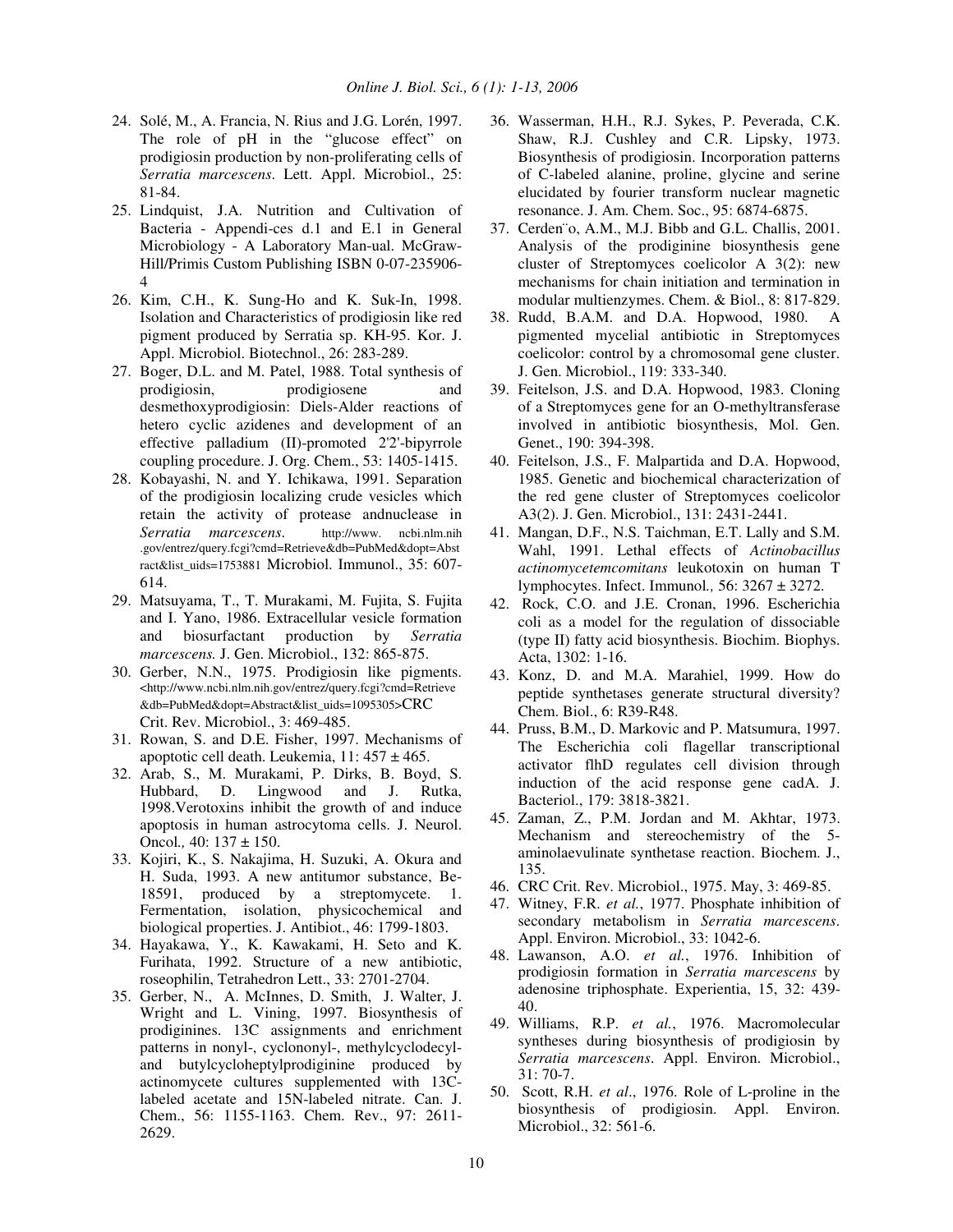- 51. Clements-Jewery, S., 1976. The reversal of glucose repressed prodigiosin *Serratia marcescens* production in *Serratia marcescens* by the cyclic 3'5'-adenosine monophosphate inhibitor theophylline. Experientia, 15, 32: 421-2.
- 52. Kobayashi, N. *et al.*, 1985. Decrease in respiration activity related to prodigiosin synthesis in *Serratia marcescens*, Microbiol. Immunol., 29: 301-8.
- 53. Dufour, A., R.B. Furness and C. Hughes, 1998. Novel genes that upregulate the Proteus mirabilis flhDC master operon controlling flagellar biogenesis and swarming. Mol. Microbiol., 29: 741-751.
- 54. Eberl, L., G. Christiansen, S. Molin, M. Givskov, L.J. Guynn, W. Dai and M.J. Benedik, 1996. Differentiation of Serratia liquefaciens into swarm cells is controlled by the expression of the flhD master operon. J. Bacteriol., 178: 554-559.
- 55. Givskov, M., L. Eberl, G. Christiansen, M.J. Benedik and S. Molin, 1995. Induction of phospholipase- and flagellar synthesis in Serratia liquefaciens is controlled by expression of the flagellar master operon flhD. Mol. Microbiol., 15: 445-454.
- 56. Givskov, M., J. Ostling, L. Eberl, P.W. Lindum, A.B. Christensen, G. Christiansen, S. Molin, S. and S. Kjelleberg, 1998. Two separate regulatory systems participate in control of swarming motility of *Serratia liquefaciens* MG1. J. Bacteriol., 180: 742-745.
- 57. Liu, X.Y. and P. Matsumura, 1994. The FlhD/FlhC complex, a transcriptional activator of the *Escherichia coli* flagellar class II operons. J. Bacteriol., 176: 7345-7351.
- 58. Macnab, R.M., 1992. Genetics and biogenesis of bacterial flagella. Ann. Rev. Genet., 26: 131-158.
- 59. Pruss, B.M. and P. Matsumura, 1996. A regulator of the flagellar regulon of Escherichia coli, flhD, also affects cell division. J. Bacteriol., 178: 668- 674.
- 60. Parachuri, D.K. and R.M. Harshey, 1987. Flagellar variation in *Serratia marcescens* is associated with color variation. http://www.ncbi.nlm.nih.gov/entrez/query.fcgi?cmd=Retrieve& db=PubMed&dopt=Abstract&list\_uids=3539927 J. Bacteriol., 169: 61-65.
- 61. Al Mamun, A.A., A. Tominaga and M. Enomoto, 1996. Detection and characterization of the flagellar master operon in the four *Shigella* subgroups. J. Bacteriol., 178: 3722-3726.
- 62. Fuqua, C., S.C. Winans and E.P. Greenberg., 1996. Census and consensus in bacterial ecosystems: the LuxRLuxI family of quorum-sensing transcriptional regulators. Annu. Rev. Microbiol., 50: 727-751.
- 63. Khan, E.A., L.S. Wafelman, J.A. Garcia-Prats and L.H. Taber, 1997. *Serratia marcescens* pneumonia, empyema and pneumatocele in a preterm neonate. Pediatr. Infect. Dis. J., 16: 1003-1005.
- 64. Harshey, R.M., 1994. Bees aren't the only ones: Swarming in gram-negative bacteria. Mol. Microbiol., 13: 389-394.
- 65. Kutsukake, K., 1997. Autogenous and global control of the flagellar master operon, flhD, in *Salmonella typhimurium*. Mol. Gen. Genet., 254: 440- 448.
- 66. Harshey, R.M., G. Estepa and H. Yanagi, 1989. Cloning and nucleotide sequence of a flagellincoding gene *(hag)* from *Serratia marcescens* 274. Gene, 79: 1-8.
- 67. Lai, H.C., M.J. Lai, S. Lin-Chao, K.T. Luh and S.W. Ho, 1997. Population cell differentiation of *Serratia marcescens* on agar surface and in broth culture. Chung Hua Ming Kuo Wei Sheng Wu Chi Mien I Hsueh Tsa Chih, 30: 242-254.
- 68. Hurng, Liua, J. *et al.*, 2000. Role of flhDC in the Expression of the Nuclease Gene nucA, Cell Division and Flagellar Synthesis in *Serratia marcescens*. J. Biomed. Sci., 7: 475-483.
- 69. Chen, Y.C., G.L. Shipley, T.K. Ball and M.J. Benedik, 1992. Regulatory mutants and transcriptional control of the *Serratia marcescens* extracellular nuclease gene. Mol. Microbiol., 6: 643-651.
- 70. Ball, T.K., C.R. Wasmuth, S.C. Braunagel and M.J. Benedik, 1990. Expression of *Serratia marcescens* extracellular proteins requires *recA.* J. Bacteriol., 172: 342-349.
- 71. Sunaga, S. *et al.*, 2004. Identification and Characterization of the *pswP* gene required for the parallel production of prodigiosin and serrawettin W1 in *Serratia marcescens.* Microbiol. Immunol., 48: 723-728.
- 72. Haddix, P.L. and T.F. Werner, 2000. Spectrophotometric Assay of Gene Expression: *Serratia marcescens* Pigmentation. Bioscene, Vol. 26: 4.
- 73. Williams, P., N.J. Bainton, S. Swift, S.R. Chhabra, M.K. Winson, Stewart, G. S. A. B., Salmond, G. P. C. and B.W. Bycroft., 1992. Small-moleculemediated density-dependent control of gene expression in prokaryotes: bioluminescence and the biosynthesis of carbapenem antibiotics. FEMS Microbiol. Let., 100: 161-168.
- 74. Haddix, P.L., E.T. Paulsen and T.F. Werner, 2000. Measurement of mutation to antibiotic resistance: Ampicillin resistance in *Serratia marcescens*. Bioscene: J. College Biology Teaching, 26: 17-21.
- 75. Kerr, J.F.R., C.M. Winterford and B.V. Harmon, 1994. Apoptosis. Its significance in cancer and cancer therapy. Cancer,  $73: 2013 \pm 2026$ .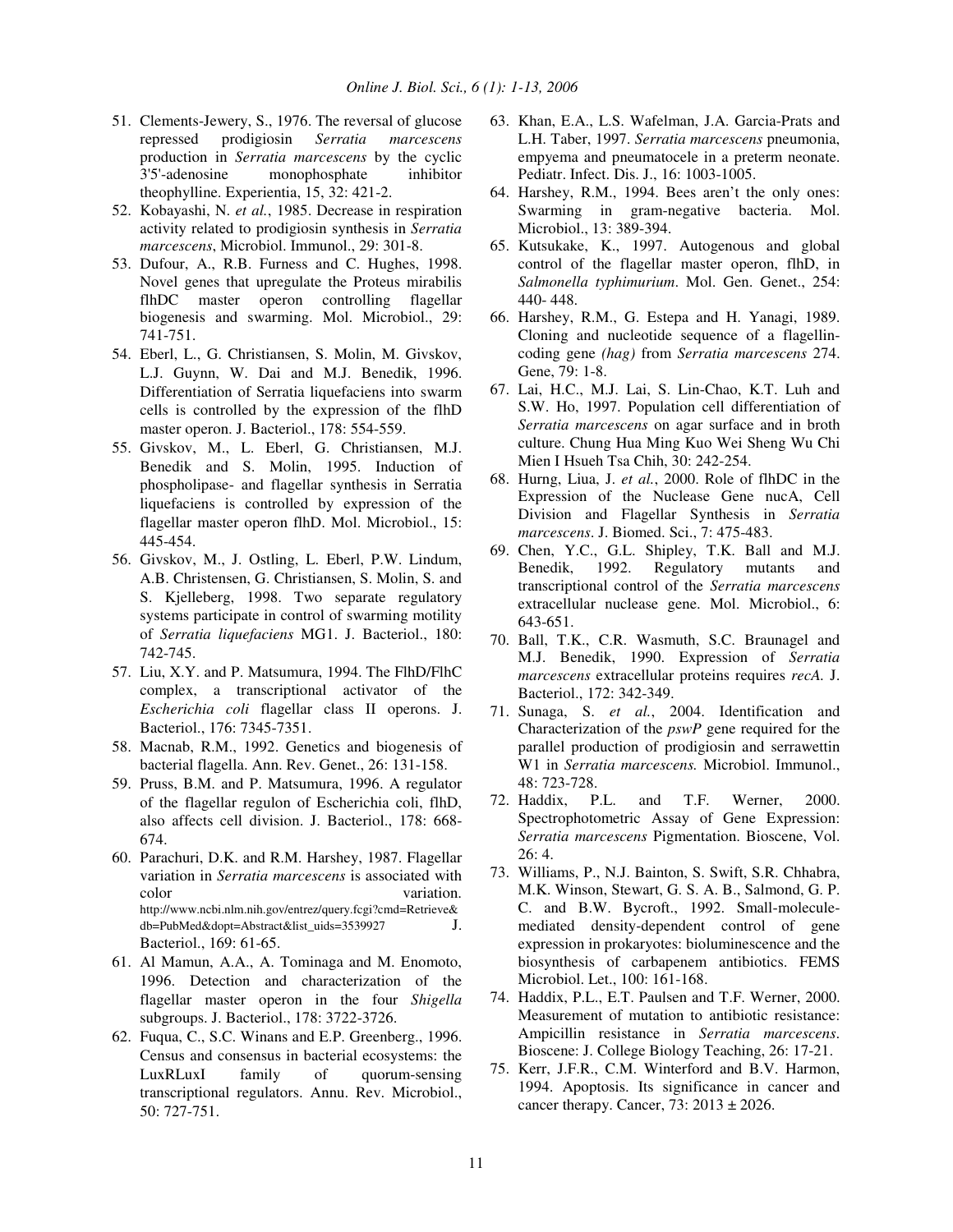- 76. Wickremasinghe, R.G. and A.V. Hoffbrand, 1999. Biochemical and genetic control of apoptosis: relevance to normal hematopoiesis and hematological malignancies. Blood, 93: 3587 ± 3600.
- 77. Reed, J.C., 1999. Mechanisms of apoptosis avoidance in cancer. Curr. Opin. Oncol., 11:  $68 \pm 75$ .
- 78 Zychlinsky, A. and P. Santonetti, 1997. Apoptosis in bacterial pathogenesis. J. Clin. Invest., 100: S63  $\pm$  S65.
- 79. Chen, Y. and A. Zychlinsky, 1994. Apoptosis induced by bacterial pathogens. Microb. Pathogenesis*,* 17: 203 ± 212.
- 80. Chen, L.M., K. Kaniga and J.E. Galan, 1996. *Salmonella spp*. Are cytotoxic for cultured macrophages. Mol. Microbiol., 21: 1101  $\pm$ 1115.
- 81. Lindgren, S.W., I. Stojikovic and F. Heffron, 1996. Macrophage killing is an essential virulence mechanism of *Salmonella typhimurium*. Proc. Natl. Acad. Sci. U.S.A., 93: 4197 ± 4201.
- 82. Monack, D.M., B. Raupach, A.E. Hromockyj and S. Falkow, 1996. *Salmonella typhimurium* invasion induces apoptosis in infected macrophages. Proc. Natl. Acad. Sci. U.S.A., 93: 9833 ±9838.
- 83. Kato, S., M. Muro, S. Akifusa, N. Hanada, I. Semba, T. Fuji, Y. Kowashi and T. Nishihara, 1995. Evidence for apoptosis of murine macrophages by *Actinobacillus actinomycetemcomitans* infection. Infect. Immun*.,* 63: 3914 ± 3919.
- 84. Hildebrand, A., M. Pohl and S. Bhakdi, 1991. *Staphylococcus aureus* a-toxin: dual mechanisms of binding to target cells. J. Biol. Chem*.,* 266:  $17195 \pm 17200$ .
- 85. Insupova, D.V. *et al.*, 1977. Prodigiosin as a possible inhibitor of *Serratia marcescens* nuclease. Mikrobiologiia, 46: 245-51.
- 86. Kochi, S.K. and R.J. Collier, 1993. DNA fragmentation and cytolysis in U937 cells treated with diphtheria toxin or other inhibitors of protein synthesis. Exp. Cell Res*.,* 208: 296 ± 302.
- 87. Morimoto, H. and B. Bonavida, 1992. Diphtheria toxin and pseudomonas a toxin mediated apoptosis. J. Immunol., 149: 2089 ± 2094.
- 88. Yoshida, J., S. Takamura and M.M. Nishio, 1998. Characterization of a streptococcal antitumor glycoprotein (SAGP). Life Sci., 62: 1043 ± 1053.
- 89. Arab, S., J. Rutka and C. Lingwood, 1999. Verotoxin induces apoptosis and the complete, rapid, long-term elimination of human astrocytoma xenografts in nude mice. Oncol. Res.,  $11:33 \pm 39$ .
- 90. Cameron, R. and G. Feuer, 2000. Mollecular cellular and tissue reactions of apoptosis and their modulation by drugs. In: Handbook of experimental pharmacology*,* Vol. 142, Ed. Cameron, R.G. and Feuer, G., Germany, Springer.
- 91. Montaner, B. *et al.*, 2000. Prodigiosin from the supernatant of Serratia marcescens induces apoptosis in haematopoietic cancer cell lines. British J. Pharmacol., 131: 585 ± 593.
- 92. Han, S.B., H.M. Kim, Y.H. Kim, C.W. Lee, E.S. Jang, K.H. Son, S.U. Kim and Y.K. Kim, 1998. Tcell specific immunosuppression by prodigiosin isolated from *Serratia marcescens*. Intl. J. Immunopharmacol., 20: 1±13.
- 93. Mortellaro, A., S. Songia, P. Gnocchi, M. Ferrari, C. Fornasiero and R. D'Alessio *et al*., 1999. New immunosuppressive drug PNU156804 blocks IL-2 dependent proliferation and NF-kB and AP-1 activation. J. Immunol., 162: 7102-7109.
- 94. Wang, C., J.J. Cusack, R. Liu and A.J. Baldwin, 1999. Control of inducible chemoresistance: enhanced anti-tumor therapy through increased apoptosis by inhibition of NF-kB. Nature Med., 5: 412±417.
- 95. Kawauchi, K., K. Shibutani, H. Yagisawa, H. Kamata, S. Nakatsuji and H. Anzai, *et al*., 1997. A possible immunosuppressant, cycloprodigiosin hydrochloride, obtained from *Pseudoalteromonas denitrificans*. Biochem. Biophys. Res. Commun., 237: 543-547.
- 96. Azuma, T., N. Watanabe, H. Yagisawa, H. Hirata, M. Iwamura and Y. Kobayashi, 2000. Induction of apoptosis of activated murine splenic T cells by cycloprodigiosin hydrochloride, a novel immunosuppressant. Immunopharmacology, 46: 29-37.
- 97. Yamamoto, C., H. Takemoto, K. Kuno, D. Yamamoto, A. Tsubura, K. Kamata *et al*., 1999. Cycloprodigiosin hydrochloride, a new  $H + /Cl$   $\hat{A}$ symporter, induces apoptosis in human and rat hepatocellular cancer cell lines *in vitro* and inhibits the growth of hepatocellular carcinoma xenografts in nude mice. Hepatology, 30: 894-902.
- 98. Tsuji, R.F., J. Magae, M. Jamashita, K. Nagai and M. Yamasaki, 1992. Immunomodulating properties of prodigiosin 25-C, an antibiotic which preferentially suppresses of cytotoxic T cells. J. Antibiot., 45: 1295 ± 1302.
- 99. Gottlieb, R.A., J. Nordberg, E. Skowronski and B.M. Babior, 1996. Apoptosis induced in Jurkat cells by several agents is preceded by intracellular acidification. Proc. Natl. Acad. Sci. U.S.A., 93:  $654 \pm 658$ .
- 100.Brown, J.M. and B.G. Wouters, 1999. Apoptosis, p53 and tumor cell sensitivity to anticancer agents. Cancer Res., 59: 1391 ± 1399.
- 101.Bunz, F., P.M. Hwang, C. Torrance, T. Waldman, Y. Zhang, L. Dillehay, J. Williams, C. Lengauer, K.W. Kinzler and B. Vogelstein, 1999. Disruption of p53 in human cancer cells alters the responses to therapeutic agents. J. Clin. Invest.,  $104: 263 \pm 269$ .